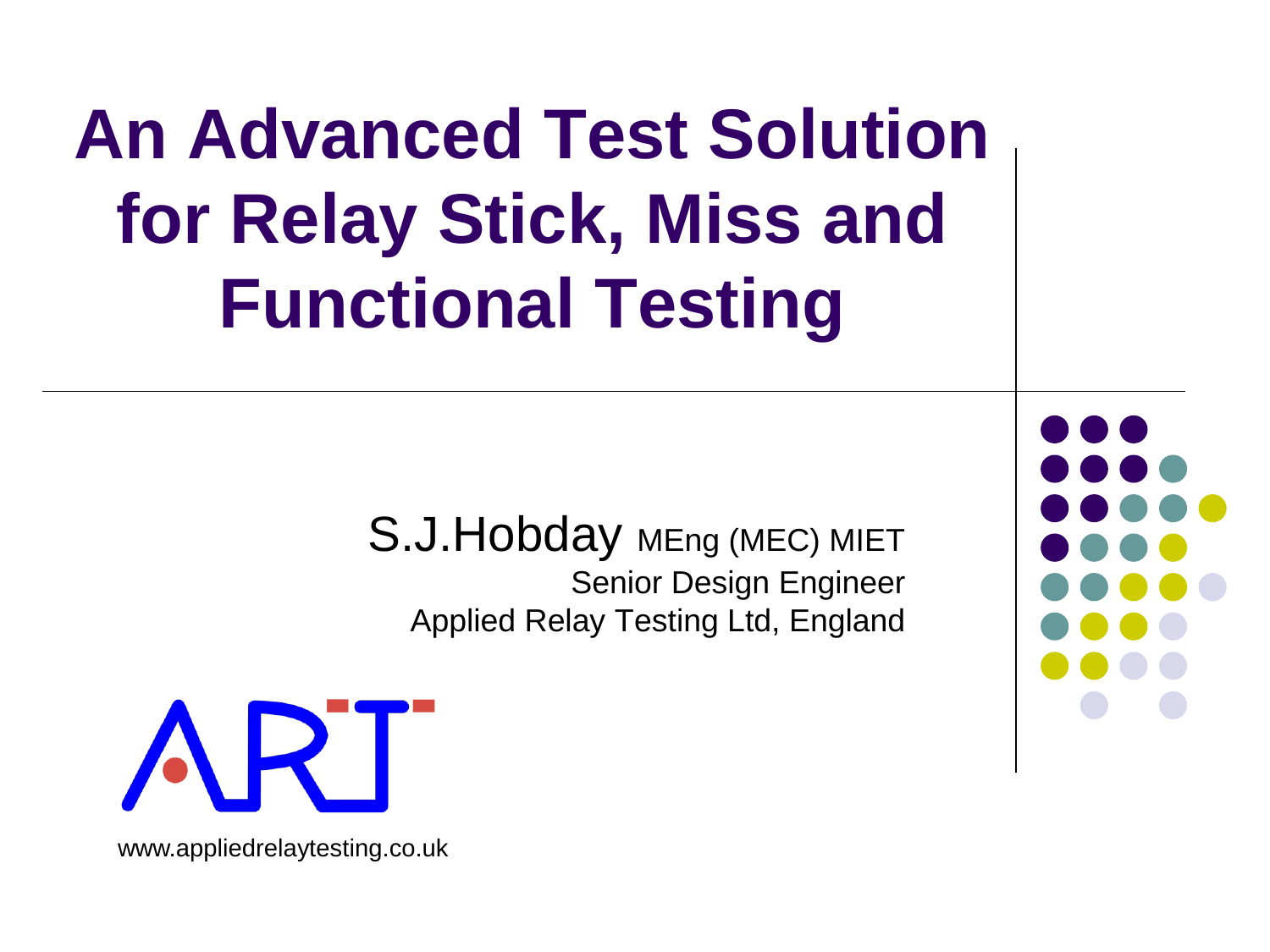#### **Presentation outline.**



- To show how Applied Relay Testing Ltd has given Stick, Miss and Functional testing a complete 'makeover', resulting in a new low cost turn-key life-test system that provides:
	- Provides 'stick' measurements in addition to 'miss'.
	- Pull-in/drop-out voltage testing.
	- Full data-logging.
	- Automated report generation.
	- Meets MIL-spec requirements.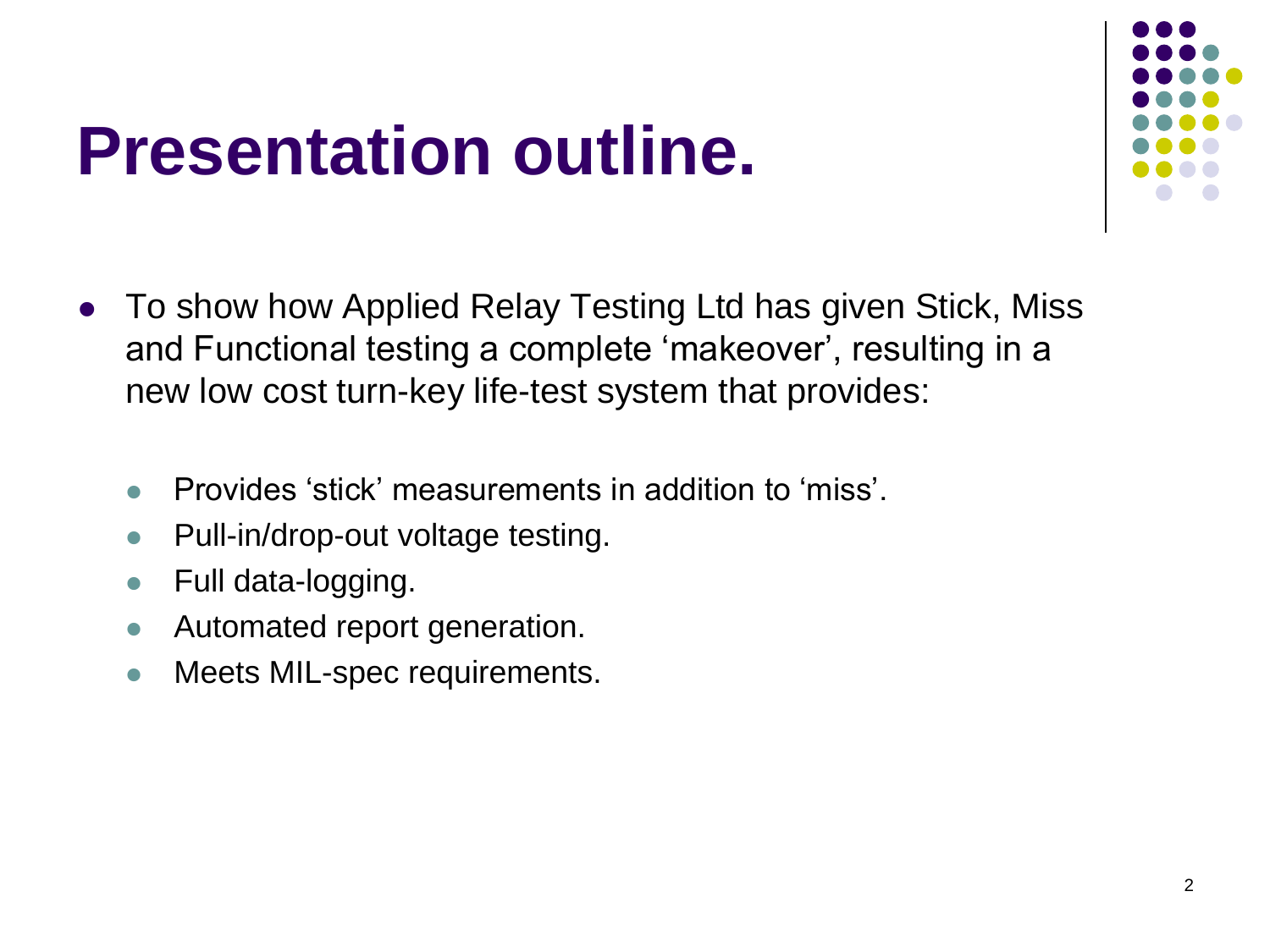# **What is stick and miss testing?**



- Associated with 'life-testing' phase of electromechanical relays.
- Allows the life expectancy of an electromechanical relay to be determined under specific coil switching and load conditions.
- Simple 'Go/No-Go' test methodology.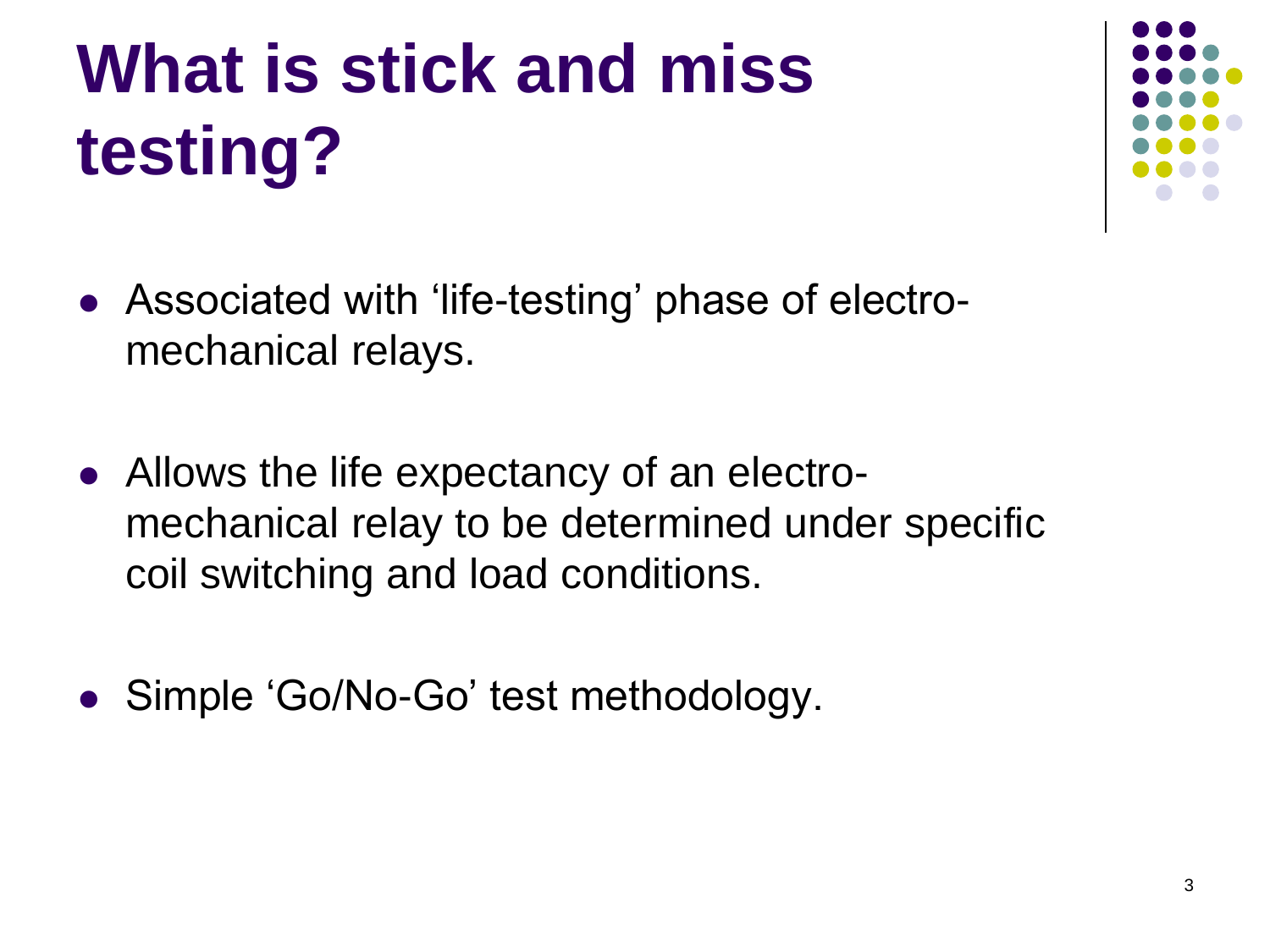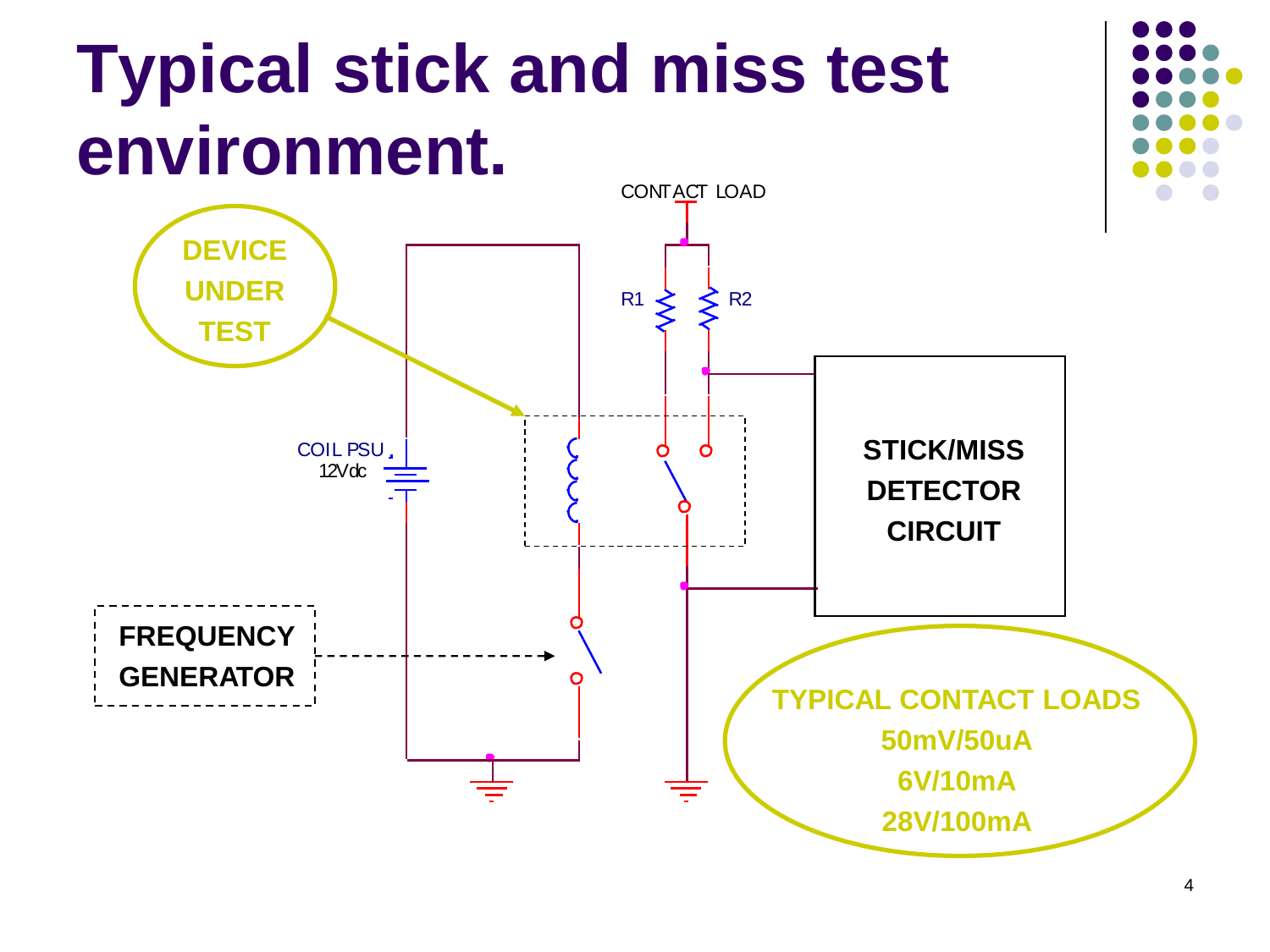

• STICK - Measurement of whether a contact is still CLOSED during the period that its expected to be OPEN.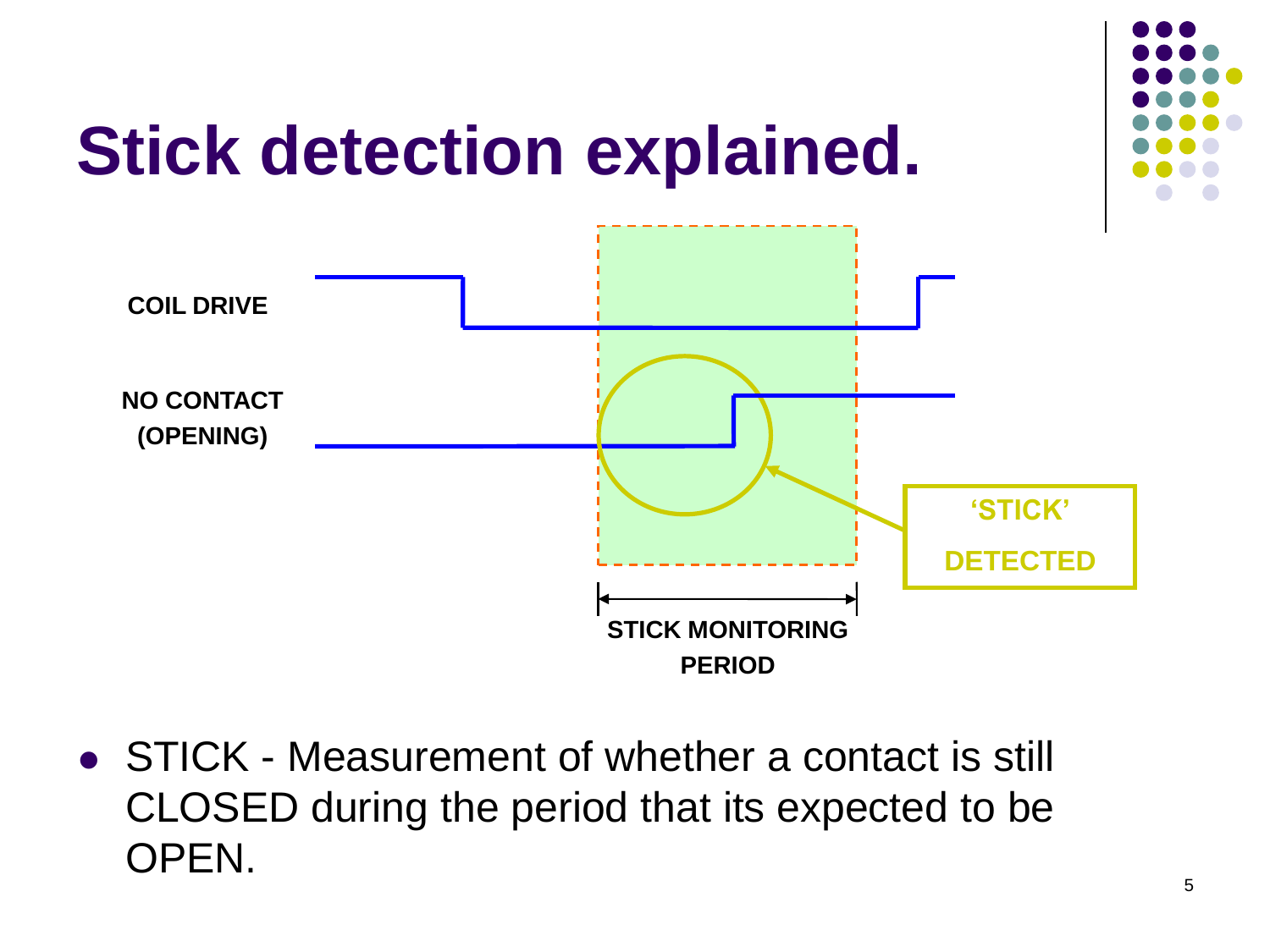

• MISS - Measurement of whether a contact is still OPEN during the period that its expected to be CLOSED.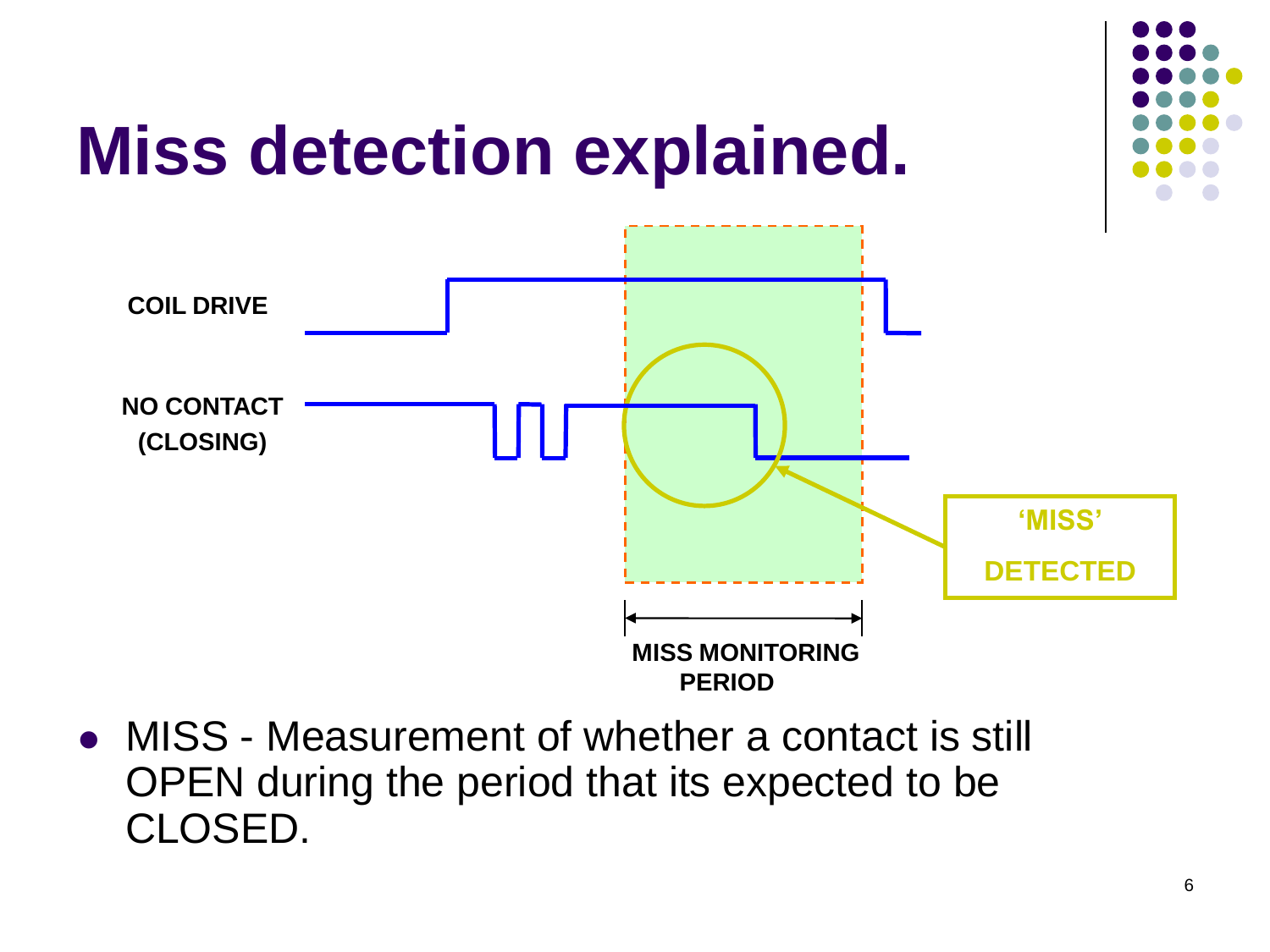### **The traditional stick and miss detector circuit.**





Figure : Simplified Stick and Miss Architecture.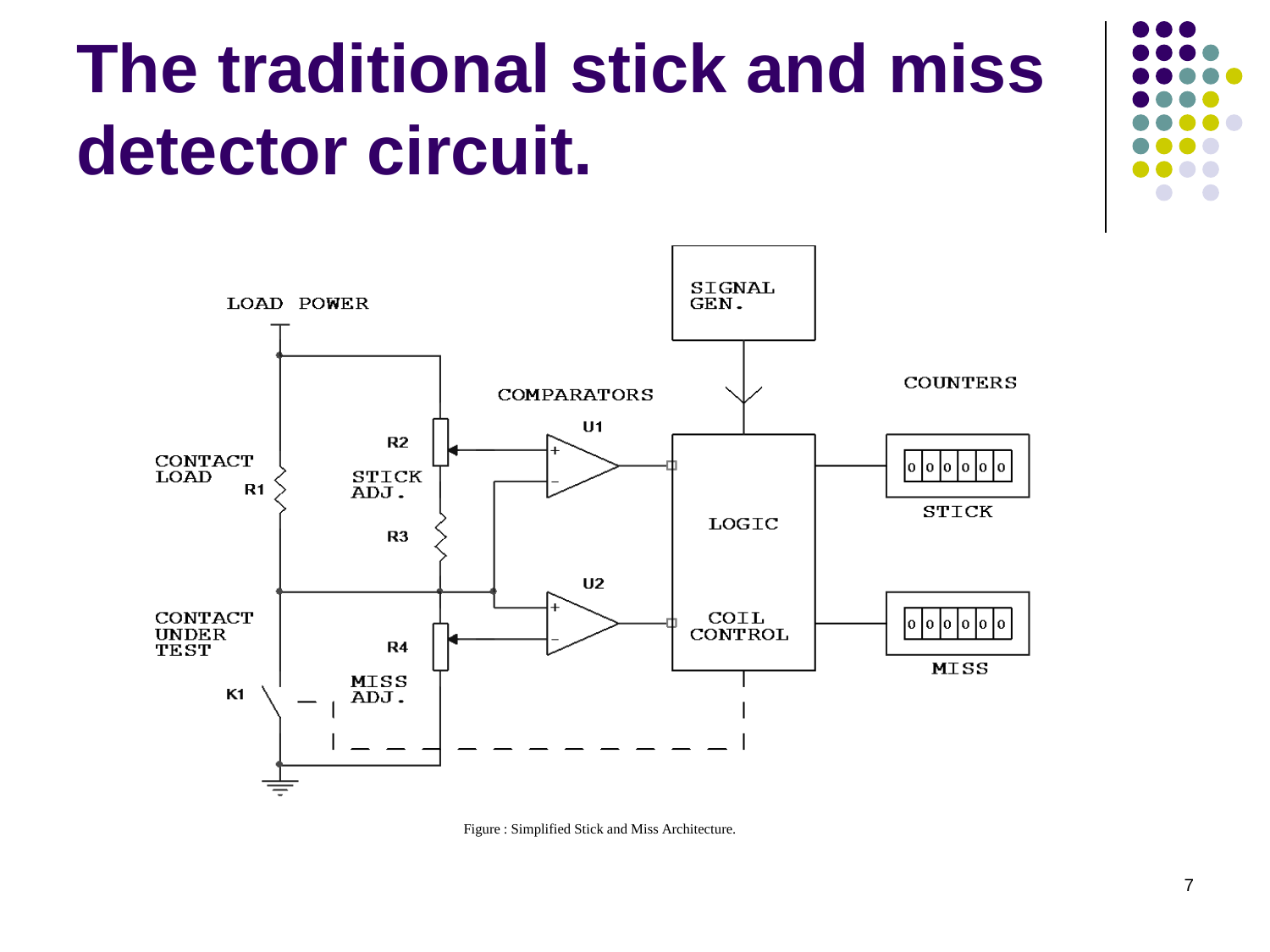# **Traditional stick and miss detector improvements (1).**



Figure : Additional amplification.

• Addition of a fixed gain (x100), low input offset instrumentation amplifier.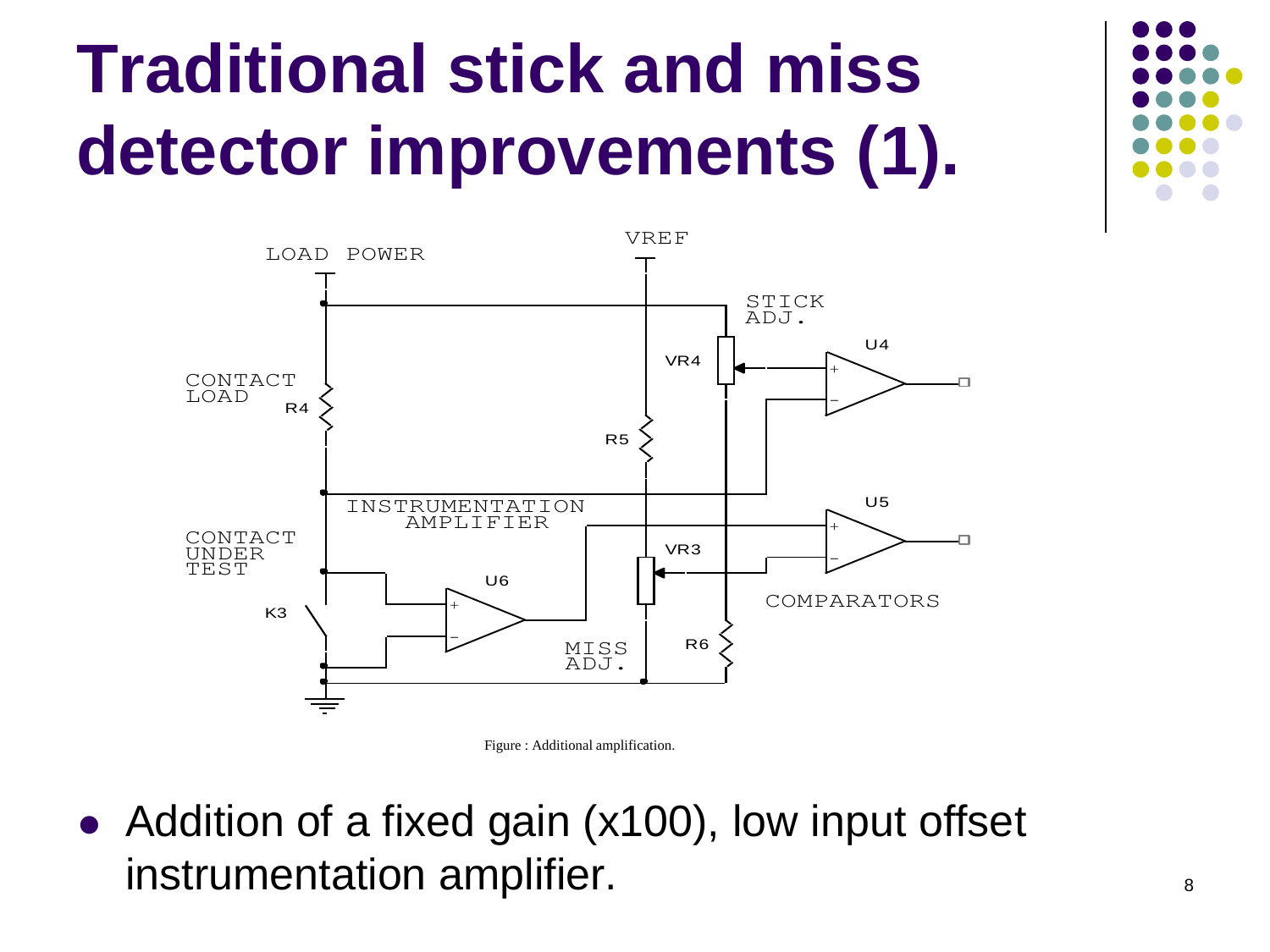# **Traditional stick and miss detector improvements (2)**



• Addition of Digital to Analogue Converter (DAC) and Programmable Gain Amplifier (PGA) vastly simplifies the circuit.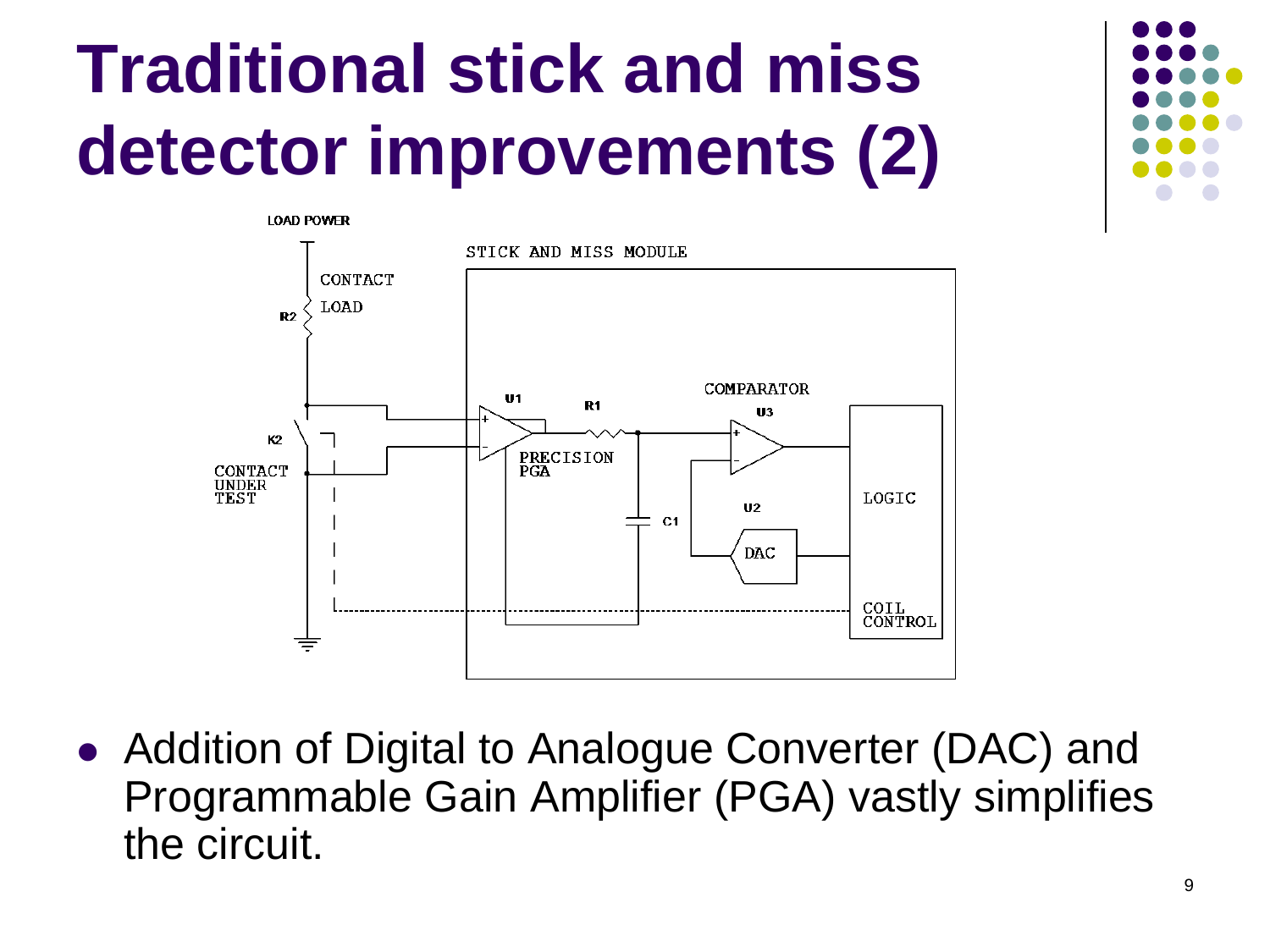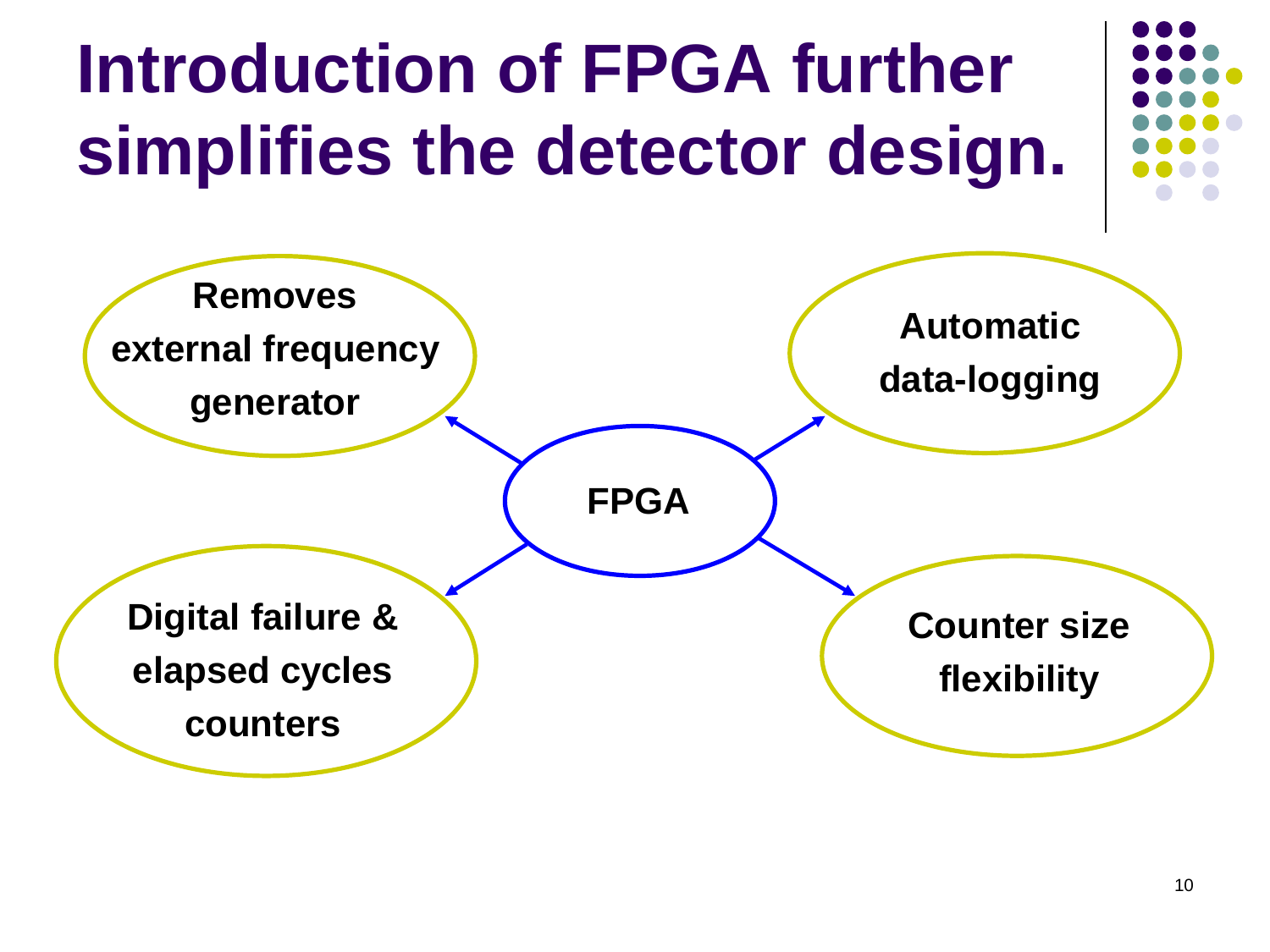# **Coil switching requirements**



- AC and DC coil switching capability.
- Relay coil switching is truly asynchronous in relation to the AC power supply.
- High speed switching so that greater device cycle rates can be obtained.
- Solid state technology to eliminate reliability issues.
- Switch element should be scaleable in relation to voltage and current requirements.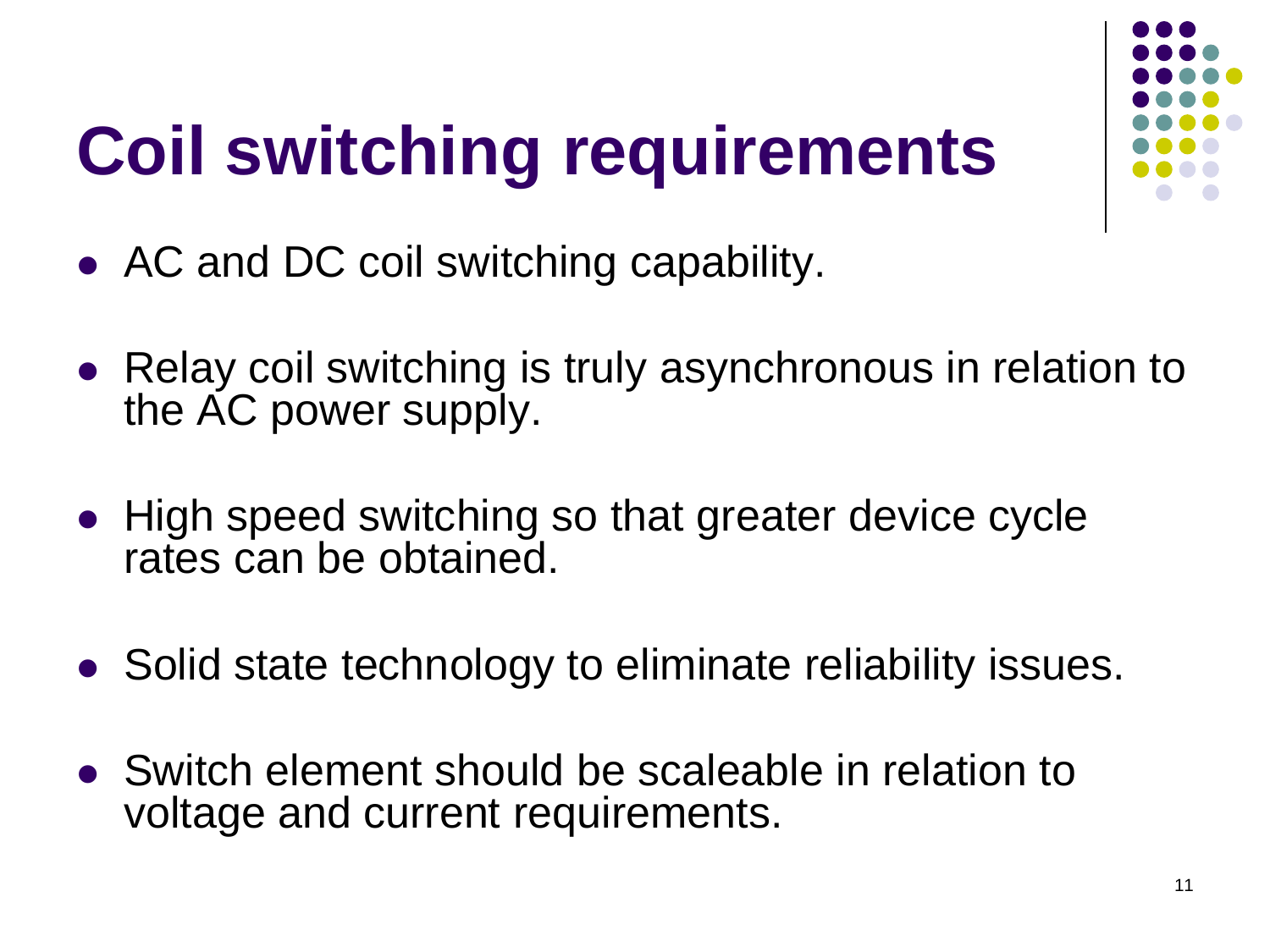

# **Coil switching solution**



• The solution to an AC switch can be achieved by placing two DC elements back to back, as found in AC PhotoMOS relays.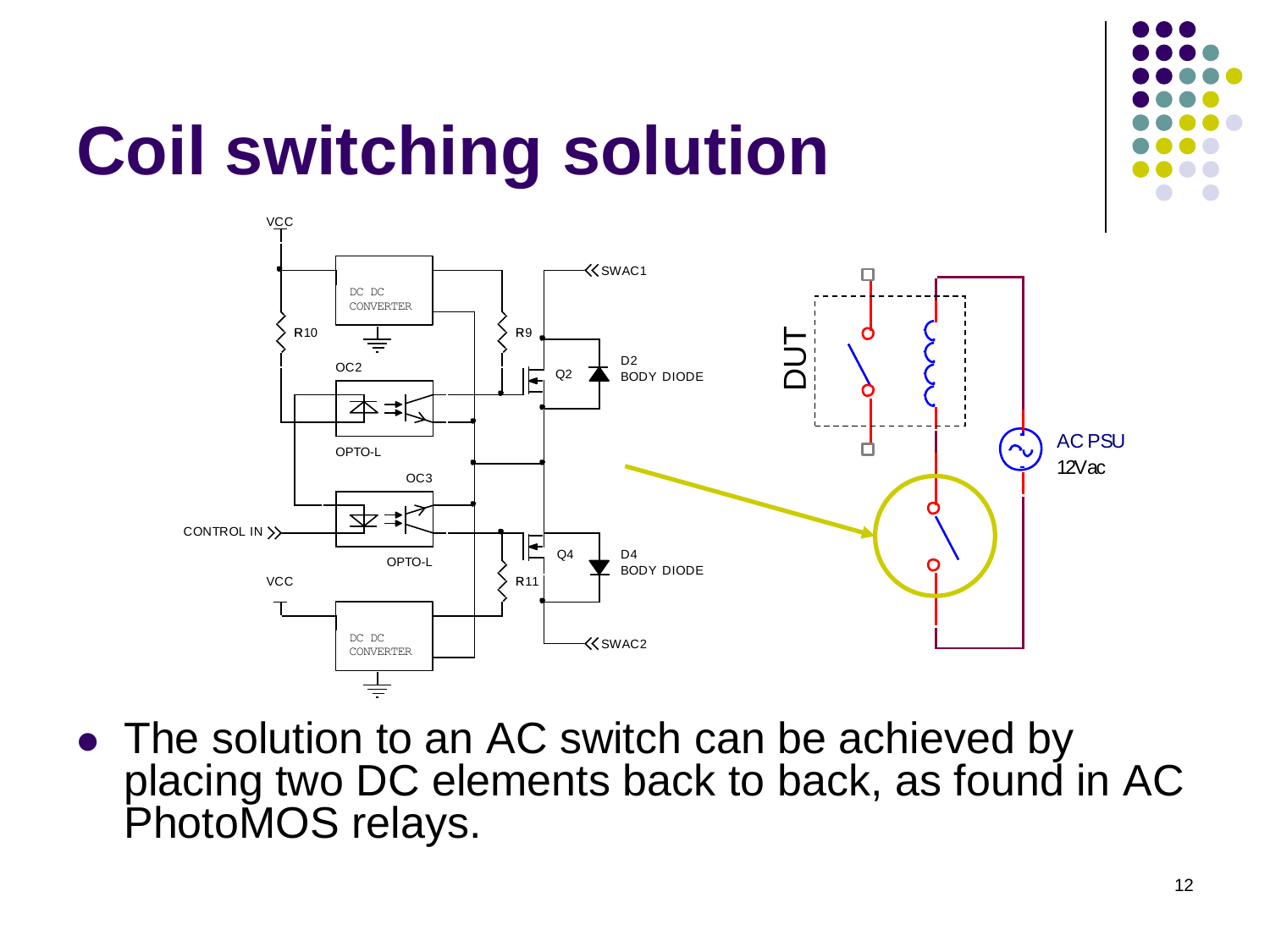# **Pull-in and drop-out voltage testing**



Test ramps - monostable device.



Test ramps - bistable device.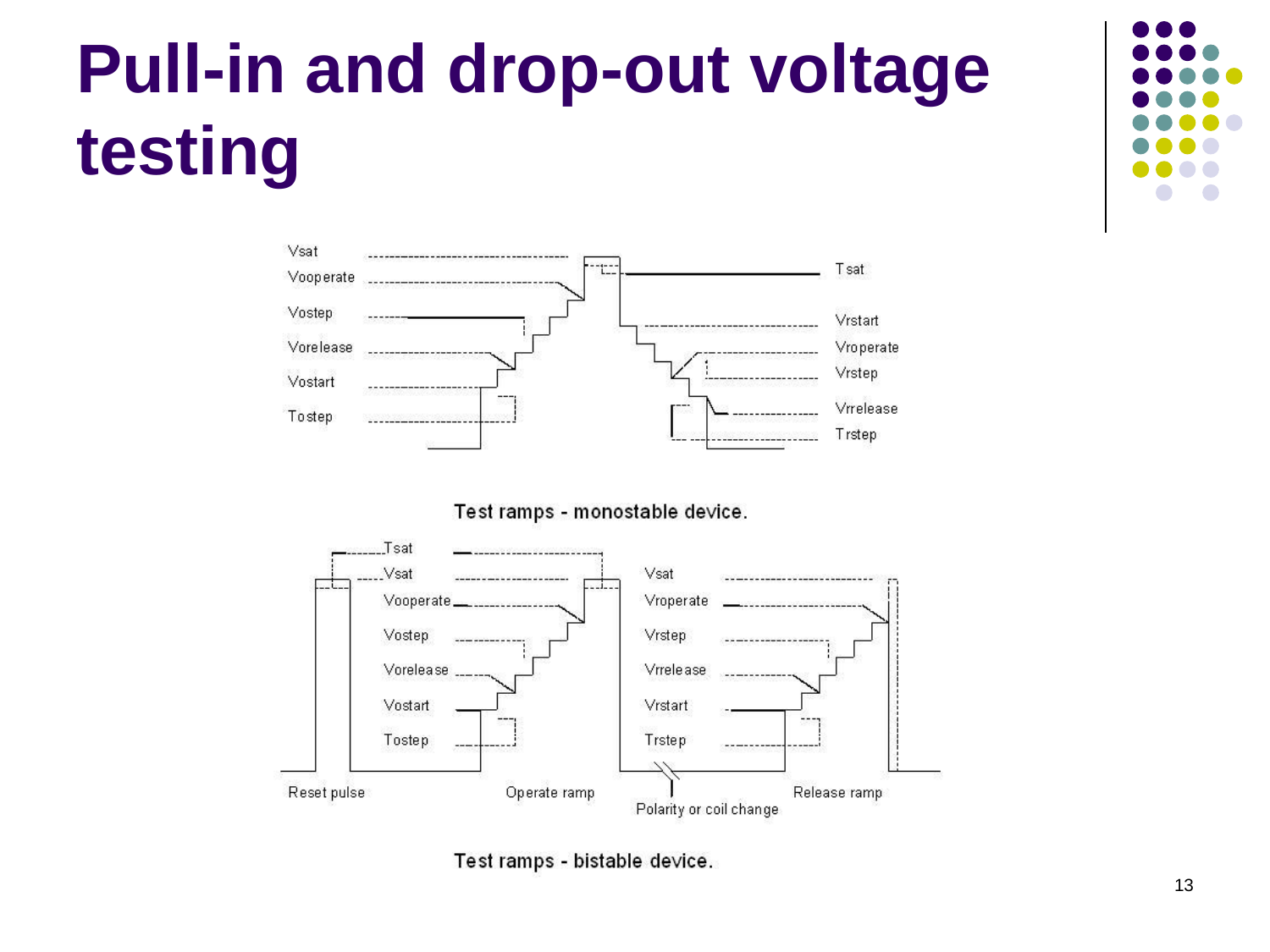# **Reflex 40 - The complete stick and miss test system.**

PC interface card



Coil power supply inputs/outputs

Coil switching (AC/DC switch)

Stick/Miss/Pull-in/Drop-Out mode switching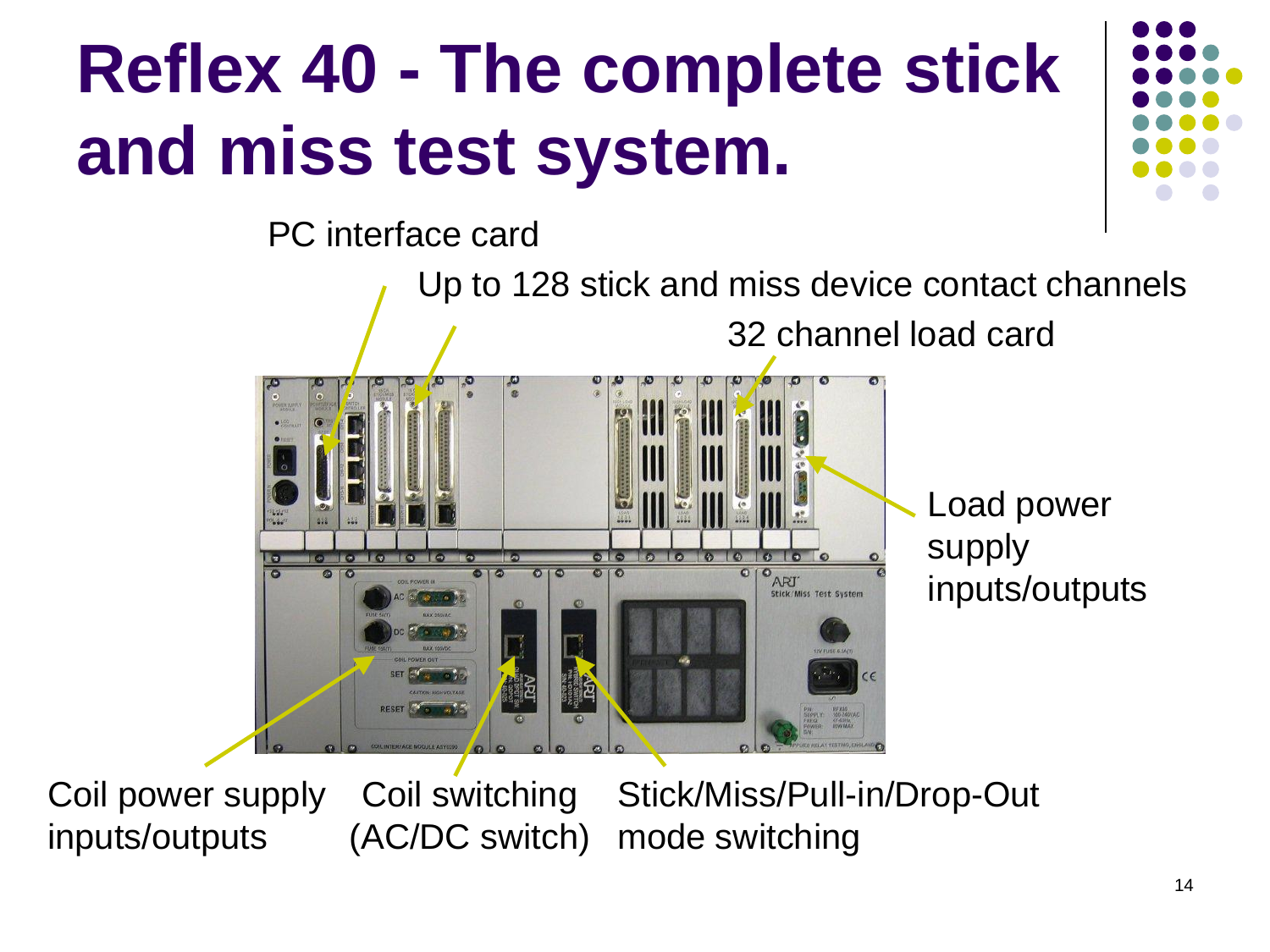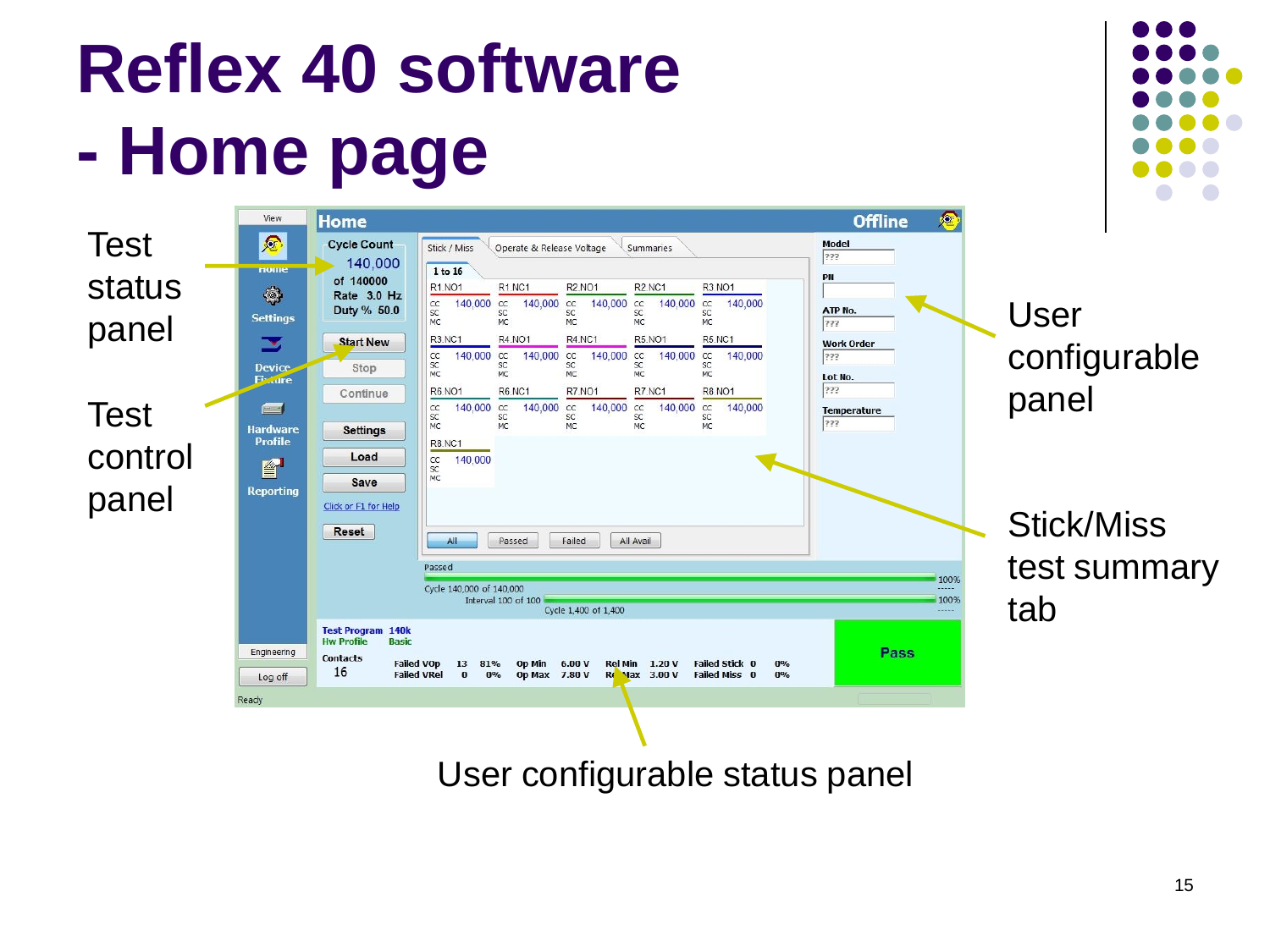## **Reflex 40 software – Integrated reporting.**

- Device reports generated from data-logged information.
- Easily customisable to suit individual customer requirements - logos, layout etc.
- Based on standard Microsoft Word™
- Data logged information can also be exported to Microsoft Excel™